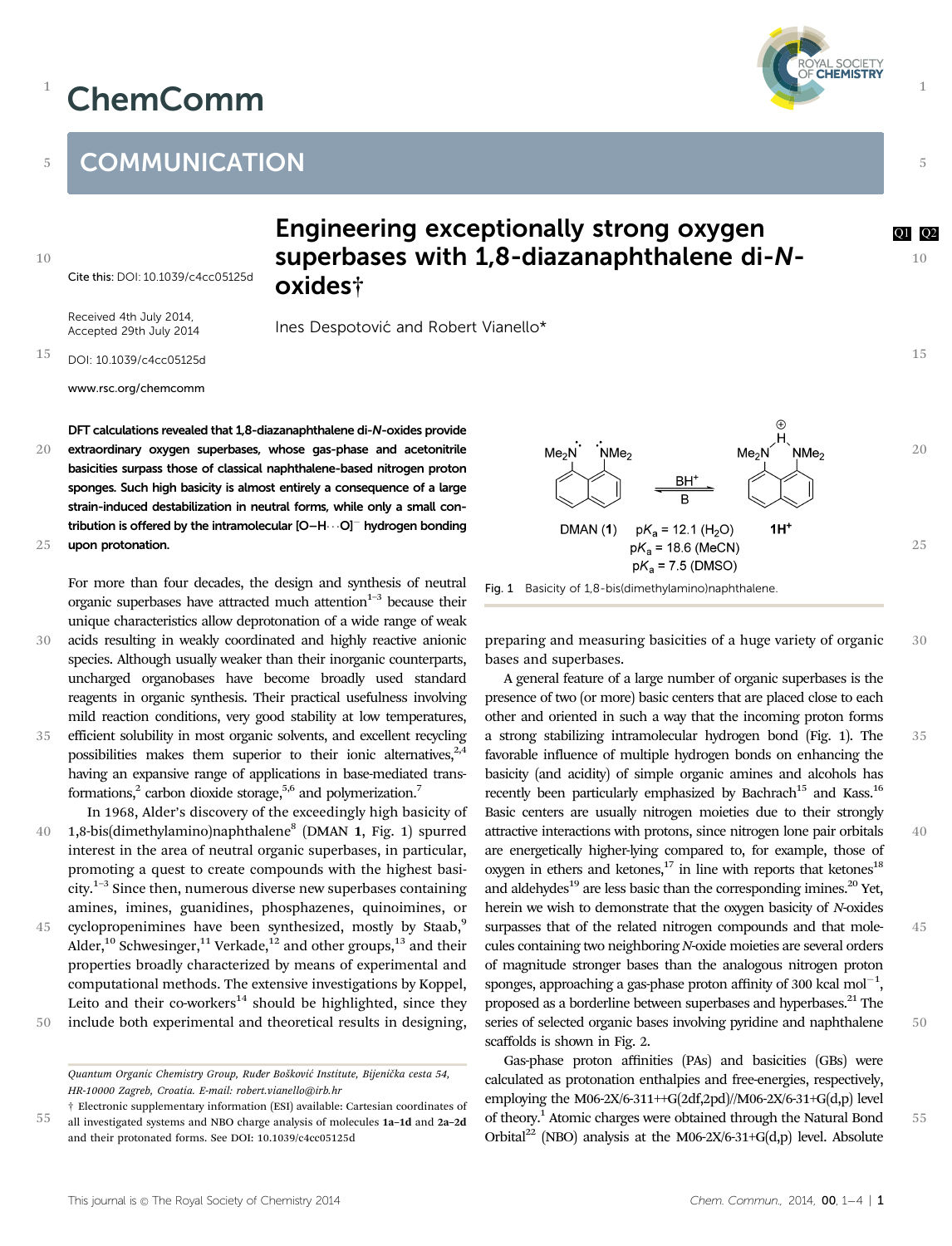15



solution phase  $pK_a$  values in acetonitrile were calculated from the gas-phase basicities corrected for the solvation free-energies attained through the  $(SMD)/M06-2X/6-31+G(d,p)/M06-2X/6-31+G(d,p)$  model and utilizing the experimental value of  $\Delta G_{\rm SOL}({\rm H^+})_{\rm MeCN}$  =  $-254.3$  kcal  $mol^{-1}$ <sup>23</sup> All calculations were performed using the Gaussian  $09^{24}$ software.

Calculated basicity constants are given in Table 1. It is a well established fact that simple pyridines are stronger solution-phase bases than their N-oxides. This has been experimentally demonstrated for various solvents, as, for example,  $pK_a$  values of 1a and 2a assume 5.21 and 0.79 (in water), $25$  11.64 and 9.03 (in acetonitrile),<sup>26,27</sup> 5.35 and 2.69 (in methanol),<sup>27</sup> 3.57 and 1.68 (in DMF),<sup>28</sup> and 11.54 and 8.55 (in propylene carbonate), $^{29}$  respectively. However, the pyridine N-oxide 2a is intrinsically a slightly stronger base than pyridine 1a, with differences of 0.1 and 0.6 kcal mol<sup>-1</sup> in the respective PA and GB values. The same holds for all parasubstituted derivatives 1b–1d and 2b–2d investigated here, culminating with  $\Delta PA(2d-1d) = 1.2$  kcal mol<sup>-1</sup>. Our calculated values for 2a are in excellent agreement with experimental values,  $PA(2a)_{EXP}$  being 220.7 and GB(2a)<sub>EXP</sub> being 213.4 kcal mol<sup>-1</sup>,<sup>30</sup> lending credence to 20 25 30

35 Table 1 Calculated gas phase proton affinities PAs and basicities GBs (in kcal mol $^{-1}$ ), together with p $\mathcal{K}_{\mathsf{a}}$  values in acetonitrile solution (in p $\mathcal{K}_{\mathsf{a}}$  units). The site of the protonation is indicated in the column preceding values<sup>a</sup>

|    |                 |       | Most favorable protonation | Alternative protonation |                  |       |       |        |
|----|-----------------|-------|----------------------------|-------------------------|------------------|-------|-------|--------|
|    | Site            | PA    | GB                         | $pK_a$                  | Site             | PA    | GВ    | $pK_a$ |
| 1a | $N_{pyr}$       | 220.8 | 213.1                      | 11.3                    |                  |       |       |        |
| 1b | $\rm N_{pyr}$   | 238.9 | 230.6                      | 16.7                    | $\rm N_{am}$     | 212.0 | 203.9 | 6.0    |
| 1c | $\rm N_{pyr}$   | 245.6 | 237.7                      | 17.6                    | $\rm N_{\rm ev}$ | 240.2 | 231.8 | 18.0   |
| 1d | $\rm N_{pyr}$   | 252.4 | 245.6                      | 20.5                    | $\rm N_{ph}$     | 246.4 | 239.1 | 20.3   |
| 2a | Ω               | 220.9 | 213.7                      | 7.6                     |                  |       |       |        |
| 2b | O               | 240.5 | 232.9                      | 14.6                    | $N_{am}$         | 210.7 | 202.9 | 6.1    |
| 2c | O               | 245.8 | 238.5                      | 14.9                    | $N_{\rm ev}$     | 237.5 | 229.7 | 17.3   |
| 2d | O               | 253.6 | 246.0                      | 16.4                    | $N_{\rm ph}$     | 243.7 | 234.6 | 17.4   |
| 3b | $N_{am}$        | 241.4 | 234.2                      | 18.3                    |                  |       |       |        |
| 3c | $N_{\text{ev}}$ | 260.3 | 251.4                      | 24.7                    |                  |       |       |        |
| 3d | $N_{\rm ph}$    | 272.6 | 265.1                      | 32.7                    |                  |       |       |        |
| 4a | $\rm N_{pyr}$   | 228.0 | 220.4                      | 9.8                     |                  |       |       |        |
| 4b | $\rm N_{pyr}$   | 250.1 | 242.6                      | 19.2                    | $N_{am}$         | 227.1 | 220.7 | 11.1   |
| 4c | $\rm N_{pyr}$   | 260.4 | 251.9                      | 19.9                    | $\rm N_{\rm ev}$ | 253.2 | 244.3 | 22.8   |
| 4d | $\rm N_{pyr}$   | 270.2 | 262.2                      | 22.2                    | $\rm N_{ph}$     | 264.6 | 256.8 | 26.1   |
| 5a | О               | 243.3 | 235.1                      | 18.3                    |                  |       |       |        |
| 5b | O               | 267.9 | 259.6                      | 31.7                    | $\rm N_{am}$     | 228.8 | 221.9 | 12.7   |
| 5c | $\Omega$        | 279.0 | 269.4                      | 31.1                    | $N_{\rm ev}$     | 249.6 | 239.3 | 19.8   |
| 5d | O               | 294.2 | 285.4                      | 36.5                    | $\rm N_{ph}$     | 266.4 | 255.4 | 24.3   |

55  $a$  N<sub>pyr</sub>, N<sub>am</sub>, N<sub>im</sub>, N<sub>ph</sub> and O stand for the pyridine nitrogen, amino nitrogen, imino nitrogen, phosphazeno nitrogen, and oxygen of an Noxide group, respectively.

1

5

10

15

20

25

30

35

40

45

50

55

the computational methodology used here. Protonation of 2a yields the O–H bond perpendicular to the aromatic ring, and it is a general feature of all investigated mono N-oxides 2a–2d, in line with previous reports.<sup>31</sup> The planar  $2aH^+$  conformation with the in-plane O–H bond is a transition state structure 1.9 kcal mol $^{-1}$  higher in energy. Interestingly, the N–O distance becomes elongated upon protonation, from 1.274 in 2a to 1.371 Å in  $2aH^+$ , which leaves more of the initial positive charge on nitrogen together with the excess positive charge after protonation for the resonance stabilization within the aromatic ring (Table S1, ESI†). The variation of the nitrogen charges in 1a–1d is negative, implying that N gains 0.03, 0.05, 0.07 and 0.06 electrons when it binds to the proton, respectively, in full agreement with the results obtained by the OTAIM charge analysis.<sup>32</sup> This counterintuitive observation indicates that the formation of the N–  $H<sup>+</sup>$  bond induces a full rearrangement of the electron density within the aromatic ring, so that, following protonation, all five C-atoms donate their electrons to nitrogen (Table S1, ESI†). These variations are even larger in N-oxides 2a–2d, where nitrogen gains 0.10, 0.12, 0.13 and 0.13 electrons upon protonation, respectively, which enhances cationic resonance stabilization, thus providing a principal reason for the higher intrinsic basicity of N-oxides compared to pyridines.

Although dimethylamino, guanidino and phosphazeno moieties are highly basic motifs on their own,<sup>1</sup> in systems  $2b-2d$ the most favorable protonation site is the N-oxide, yielding PA values of 240.5, 245.8 and 253.6 kcal mol $^{-1}$ , respectively, being 29.8, 8.3 and 9.9 kcal mol $^{-1}$  higher than those corresponding to the substituent nitrogen protonation. This suggests that, in 2b– 2d, the latter groups play a role in promoting the N-oxide basicity by participating in the resonance stabilization, rather than being the sites of the  $H^+$  attack.

As mentioned, 1,8-bis(dimethylamino)naphthalene 3b is widely accepted as the first superbase, $8$  and its proton affinity is taken as a threshold of superbasicity. The calculated PA(3b) of 241.4 kcal mol<sup>-1</sup> is further increased by substituting  $-NMe<sub>2</sub>$ groups with more basic moieties, as in  $3c$  and  $3d,13a$  whose proton affinities assume  $PA(3c) = 260.3$  and  $PA(3d) = 272.6$  kcal  $mol^{-1}$ , being in a fair agreement with the earlier computed values of 257.7<sup>33</sup> and 274.0 kcal mol<sup>-1</sup>,<sup>13b</sup> respectively. Replacing the C–H groups at 4- and 5-positions on the naphthalene ring with the nitrogen atoms leads to 4b–4d, which change their most favorable protonation site to the pyridine nitrogen. Interestingly enough, the first two cases, 4b and 4c, are even stronger bases than parent compounds 3b and 3c, exhibiting an increase in PA values of 8.3 and 0.1 kcal  $mol^{-1}$ , respectively. This is surprising, since 1,8diazanaphthalene 4a is only a moderately strong base with PA(4a)  $= 228.0$  kcal mol<sup>-1</sup>, particularly when compared with the basicities of 3b–3d, which are much higher. Moreover, the PA of 4a is comparable to that of  $N<sub>1</sub>N$ -dimethylaniline (PA = 224.9 kcal mol<sup>-1</sup>),<sup>30</sup> and considerably lower than for N''-phenyl-N,N,N',N'. tetramethylguanidine (PA = 248.2 kcal mol<sup>-1</sup>).<sup>30</sup> This suggests that in 4b and 4c the strong electron donating ability of  $-NMe<sub>2</sub>$ and  $-N=C(NMe<sub>2</sub>)<sub>2</sub>$  substituents outperforms their high intrinsic basicity and the favorable  $[N-H\cdots N]^+$  hydrogen bond, and promotes the pyridine protonation. In 4d, this is exhibited to a smaller degree making it 2.4 kcal mol<sup>-1</sup> less basic than 3d.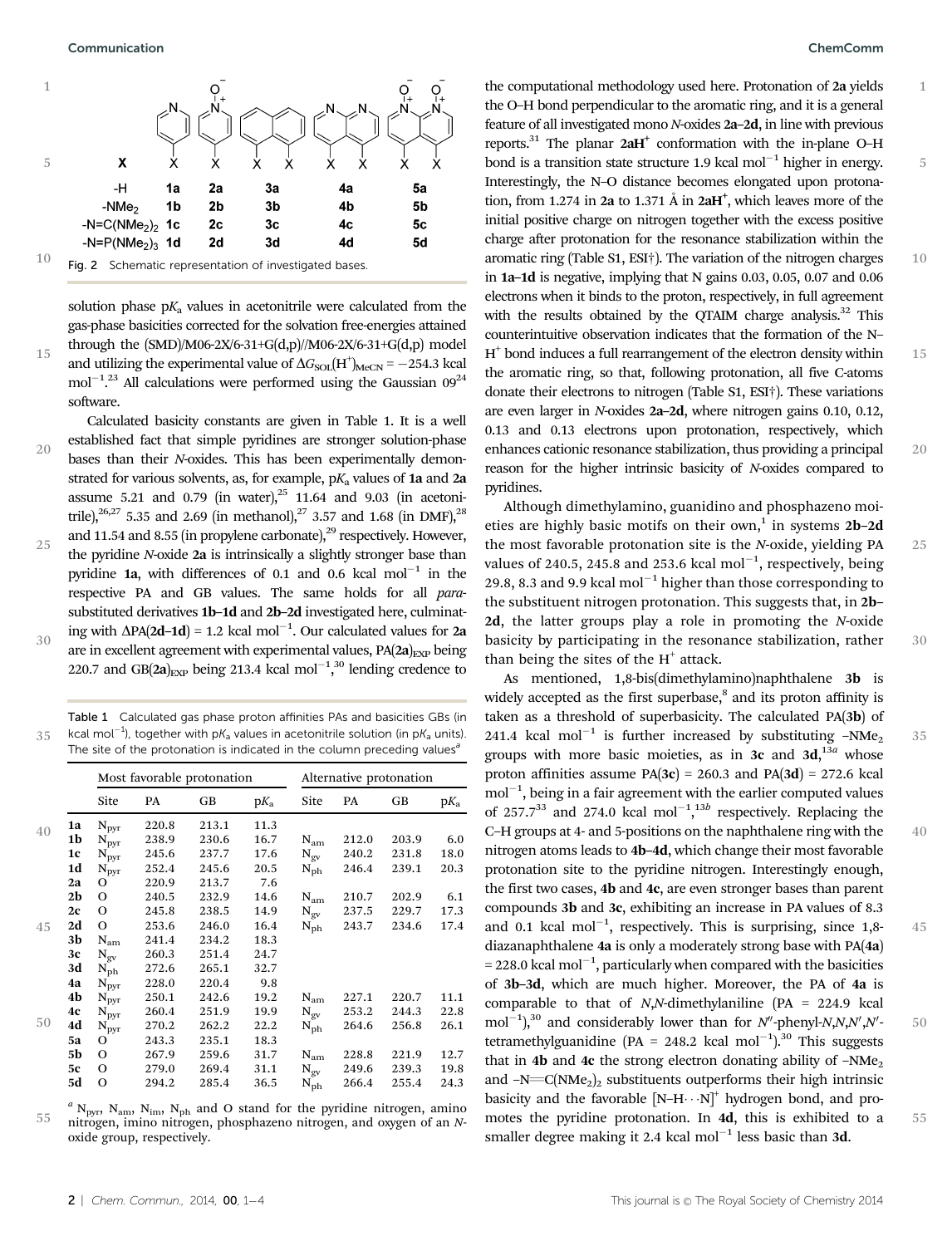35

N-Oxidation of 4a–4d leads to 5a–5d. System 5a is appreciably basic, PA(5a) = 243.3 kcal mol<sup>-1</sup>, being 22.4 kcal mol<sup>-1</sup> more basic than monomeric pyridine N-oxide 2a, and 15.3 kcal mol<sup>-1</sup> stronger base than 1,8-diazanaphthalene 4a. Basicity of 5a is dramatically enhanced by attaching substituents to 4- and 5-positions as the 1 5

- calculated PAs of  $5b$ –5d assume 267.9, 279.0 and 294.2 kcal mol $^{-1},$ respectively, spanning an increase of 50.9 kcal mol<sup>-1</sup> and 18.2 pK<sub>a</sub> units. To put these numbers into perspective, let us mention that by making 4,5-bis(N,N-dimethylamino) substitution on 3b, yielding
- 1,4,5,8-tetrakis(dimethylamino)naphthalene, one increases the  $pK_a$ value in DMSO only by  $2.3$  units,<sup>34</sup> whereas Himmel and coworkers reported that the  $pK_a$  of 1,4,5,8-tetrakis(tetramethylguanidino)naphthalene should be ''in the same region as that of  $3c''$ .<sup>35</sup> In contrast, moving from 3b to 5b, one amplifies the basicity 10
- by 13.4  $pK_a$  units in MeCN. In analogy with classical proton sponges, the pronounced basicity of 5a–5d should be a consequence of an interplay of two contributions: (a) strong electron repulsions between two neighboring negatively charged oxygen atoms, which destabilize the initial base, and (b) the formation of 15
- a favorable  $\left[\text{O--H}\cdots\text{O}\right]^-$  hydrogen bonding, which relieves steric strain and stabilizes conjugate acid. Both contributions could be quantitatively estimated by the following two homodesmotic reactions: 36 20



Here,  $E_{\text{STRAIN}}(n)$  gives the steric interference of two basic N–O groups in 5a-5d, whereas  $E_{HB}(nH^+)$  denotes the energy of the intramolecular hydrogen bond in protonated forms, and are both calculated as reaction enthalpies. We obtained  $E_{\text{STRAIN}}$  values of 20.8, 23.7, 22.2 and 18.2 kcal mol<sup>-1</sup> for 5a–5d, respectively, implying that the steric strain in 5b is by far the largest. Interestingly, these values are much higher than those for 3b–3d, which assume 6.1, 5.6 and 14.1 kcal mol<sup>-1</sup>,<sup>13b</sup> respectively, and some are even above 21.1 kcal mol<sup>-1</sup> reported for the 1,8-bis(bis(diiso-propylamino)cyclopropeniminyl) naphthalene,<sup>13g</sup> suggesting that steric strain might be the predominant factor leading to high basicity of 5a-5d. Indeed, the hydrogen bond stabilization,  $E_{\rm HB}$ , in 5aH<sup>+</sup>-5dH<sup>+</sup> assumes 3.5, 2.0,  $-1.1$  and  $-5.4$  kcal mol<sup>-1</sup>, respectively, meaning that this contribution is small, even disfavoring protonation in  $5aH^+$  and  $5bH^+$ . This is because, in order to form the HB interaction, the formed O–H<sup>+</sup> bond must move from its preferred out-ofplane position, as in 2a–2d, to coplanar orientation,  $31<sup>b</sup>$  which turns out not to be so favorable. Such diminished influence of the 40 45 50 55

hydrogen bonding is completely opposite to what was found for classical proton sponges, in which this effect is dominant. For 1

20

25

30

35

40

45

50

Table 2 Comparison of calculated and experimental  $pK_a$  values

| System                                 |                                                             | $pK_a$ (calc.)             | $pK_a$ (exp)                                                | $\varDelta_{\mathrm{ABS}}$ |    |
|----------------------------------------|-------------------------------------------------------------|----------------------------|-------------------------------------------------------------|----------------------------|----|
|                                        | $X = -H(1a)$<br>$X = -NH2$                                  | 11.3<br>16.3               | $12.53^{14d}$<br>$17.62^{14d}$                              | 1.2<br>1.3                 | 5  |
|                                        |                                                             | 24.4                       | $24.34^{14d}$                                               | 0.1                        |    |
|                                        | $X = -H(2a)$<br>$X = -NMe2 (2b)$<br>$X = -Me$<br>$X = -OMe$ | 7.6<br>14.6<br>9.2<br>10.9 | $9.03^{28}$<br>$14.18^{27}$<br>$11.00^{28}$<br>$12.21^{27}$ | 1.4<br>0.4<br>1.8<br>1.3   | 10 |
| Me <sub>2</sub> N<br>Me <sub>2</sub> N |                                                             | 20.3                       | $20.84^{14d}$                                               | 0.5                        |    |
| Me.<br>Me<br><i>i</i> Pr               | $X = -H$<br>$X = -Me$<br>$X = -tBu$                         | 24.4<br>27.2<br>31.1       | $24.46^{\scriptstyle 14a}$<br>$27.2^{14a}$<br>$30.21^{14a}$ | 0.1<br>0.0<br>0.9          | 15 |

example,  $(E_{\text{STRAIN}}, E_{\text{HB}})$  contributions in 3b–3d are  $(6.1, -12.8)$ ,  $(5.6,$  $-9.7$ ), and  $(14.1, -9.5)$  kcal mol<sup>-1</sup>,<sup>13b</sup> respectively. This analysis suggests that the very high PA of 5a–5d is almost entirely a consequence of a strain-induced destabilization of neutral bases, while only a small contribution is offered by the hydrogen bonding, which is, anyway, not in optimal linear geometry as  $[O-H \cdots O]$ <sup>-</sup> angles in  $5aH^+$ -5d $H^+$  take values of 155.8, 156.6, 157.2 and 157.3°, respectively. We also mention that hydrogen bonds in  $5aH^+$ -5d $H^+$ are all asymmetrical, meaning that the proton is directly attached to one functionality, where it causes a substantial cationic resonance effect. However, it is also partially bound to a neighboring moiety, inducing partial protonation and a less pronounced resonance.

It is of interest to estimate the  $pK_a$  values of superbases in acetonitrile solution (Table 1). Our model was first gauged against eleven molecules with known basicities (Table 2), selected to match the investigated class of compounds and to cover the  $pK_a$  ladder up to 30 units. The accuracy of the model is evidenced in the average absolute error of 0.8  $pK_a$  units, which is satisfactory for our purposes. It turns out that a trend in the gas-phase basicities is well preserved in acetonitrile, too. One notices that in 1c and 1d there is no obvious distinction among two protonation sites, while in 2c and 2d, as well as in 1,8-diazanaphthalenes 4c and 4d, the solution-phase protonation site is changed in favor of the substituent nitrogen atom. The calculated values for classical proton sponges 3b–3d are 18.3, 24.7 and 32.7  $pK_a$  units, respectively, being in very good agreement with experimental data of  $18.6$ ,  $825.1^{13a}$  and  $29.9$ .  $13c$ The results in Table 1 also show that title systems 5b and 5c are very strong bases in acetonitrile, culminating with the exceptional basicity of  $pK_a(5d) = 36.5$ . Thus, the investigated molecules provide important rungs in the upper part of the superbasicity ladder in both phases, and their synthesis is highly recommended.

To summarize, DFT calculations demonstrate that 1,8 diazanaphthalene di-N-oxides provide very strong oxygen 55

This journal is © The Royal Society of Chemistry 2014 Chem. Commun., 2014, 00, 1-4 | 3